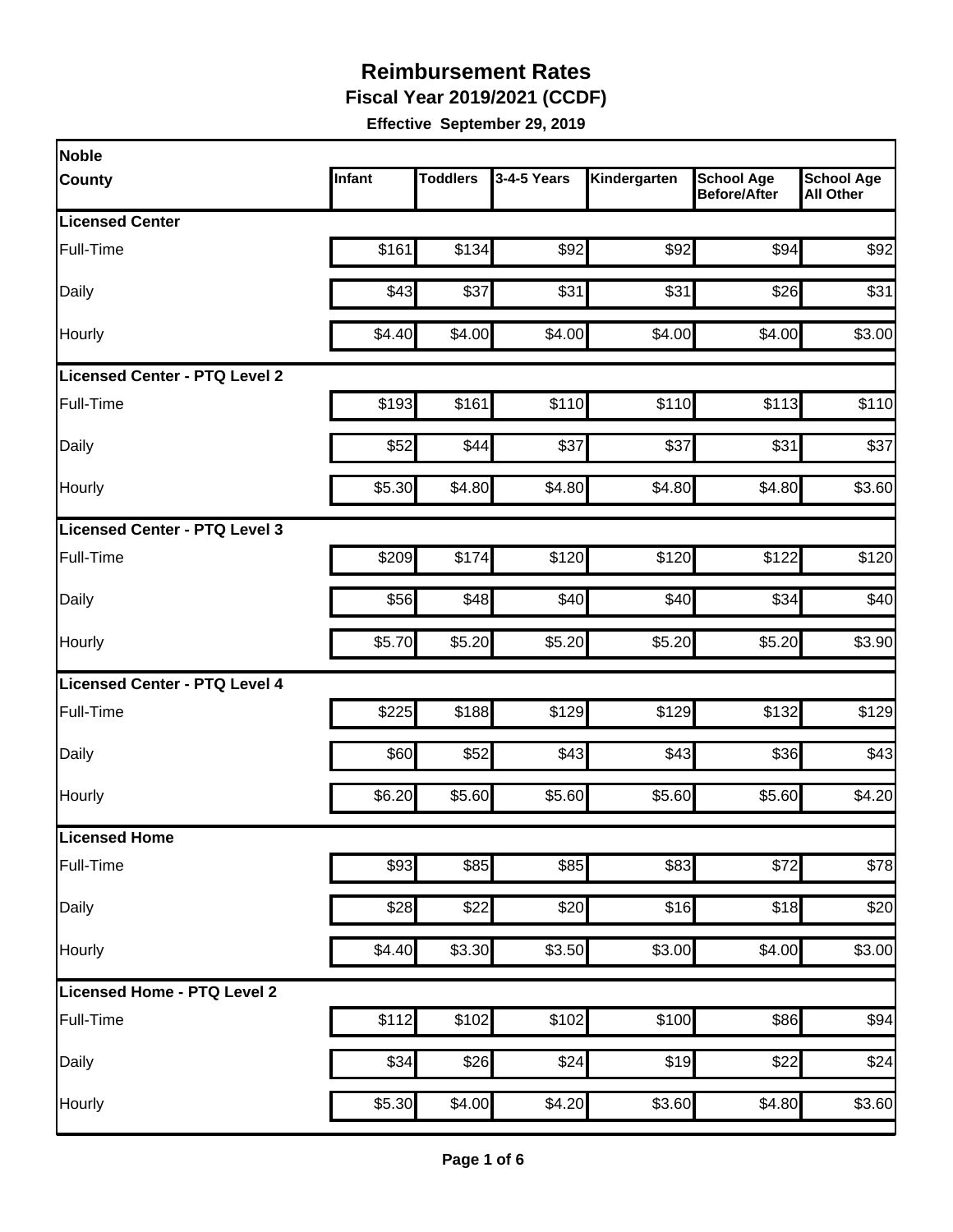**Fiscal Year 2019/2021 (CCDF)**

| Noble                                    |        |                 |             |                    |                                          |                                       |
|------------------------------------------|--------|-----------------|-------------|--------------------|------------------------------------------|---------------------------------------|
| <b>County</b>                            | Infant | <b>Toddlers</b> | 3-4-5 Years | Kindergarten       | <b>School Age</b><br><b>Before/After</b> | <b>School Age</b><br><b>All Other</b> |
| Licensed Home - PTQ Level 3              |        |                 |             |                    |                                          |                                       |
| Full-Time                                | \$121  | \$111           | \$111       | \$108              | \$94                                     | \$101                                 |
| Daily                                    | \$36   | \$29            | \$26        | \$21               | \$23                                     | \$26                                  |
| Hourly                                   | \$5.70 | \$4.30          | \$4.60      | \$3.90             | \$5.20                                   | \$3.90                                |
| Licensed Home - PTQ Level 4              |        |                 |             |                    |                                          |                                       |
| Full-Time                                | \$130  | \$119           | \$119       | \$116              | \$101                                    | \$109                                 |
| Daily                                    | \$39   | \$31            | \$28        | \$22               | \$25                                     | \$28                                  |
| Hourly                                   | \$6.20 | \$4.60          | \$4.90      | \$4.20             | \$5.60                                   | \$4.20                                |
| <b>Registered Ministry</b>               |        |                 |             |                    |                                          |                                       |
| Full-Time                                | \$78   | \$59            | \$57        | \$57               | \$22                                     | \$52                                  |
| Daily                                    | \$14   | \$12            | \$13        | \$13               | \$5                                      | \$10                                  |
| Hourly                                   | \$1.60 | \$2.80          | \$2.80      | \$2.80             | \$2.80                                   | \$3.00                                |
| <b>Registered Ministry - PTQ Level 1</b> |        |                 |             |                    |                                          |                                       |
| Full-Time                                | \$120  | \$97            | \$75        | \$75               | \$58                                     | \$72                                  |
| Daily                                    | \$29   | \$25            | \$22        | \$22               | \$16                                     | \$21                                  |
| Hourly                                   | \$3.00 | \$3.40          | \$3.40      | \$3.40             | \$3.40                                   | \$3.00                                |
| <b>Registered Ministry - PTQ Level 2</b> |        |                 |             |                    |                                          |                                       |
| Full-Time                                | \$193  | \$161           | \$110       | \$110              | $\overline{$}113$                        | \$110                                 |
| Daily                                    | \$52   | \$44            | \$37        | \$37               | \$31                                     | \$37                                  |
| Hourly                                   | \$5.30 | \$4.80          | \$4.80      | \$4.80             | \$4.80                                   | \$3.60                                |
| <b>Registered Ministry - PTQ Level 3</b> |        |                 |             |                    |                                          |                                       |
| Full-Time                                | \$209  | \$174           | \$120       | \$120              | \$122                                    | \$120                                 |
| Daily                                    | \$56   | \$48            | \$40        | \$40               | \$34                                     | \$40                                  |
| Hourly                                   | \$5.70 | \$5.20          | \$5.20      | $\overline{$}5.20$ | \$5.20                                   | \$3.90                                |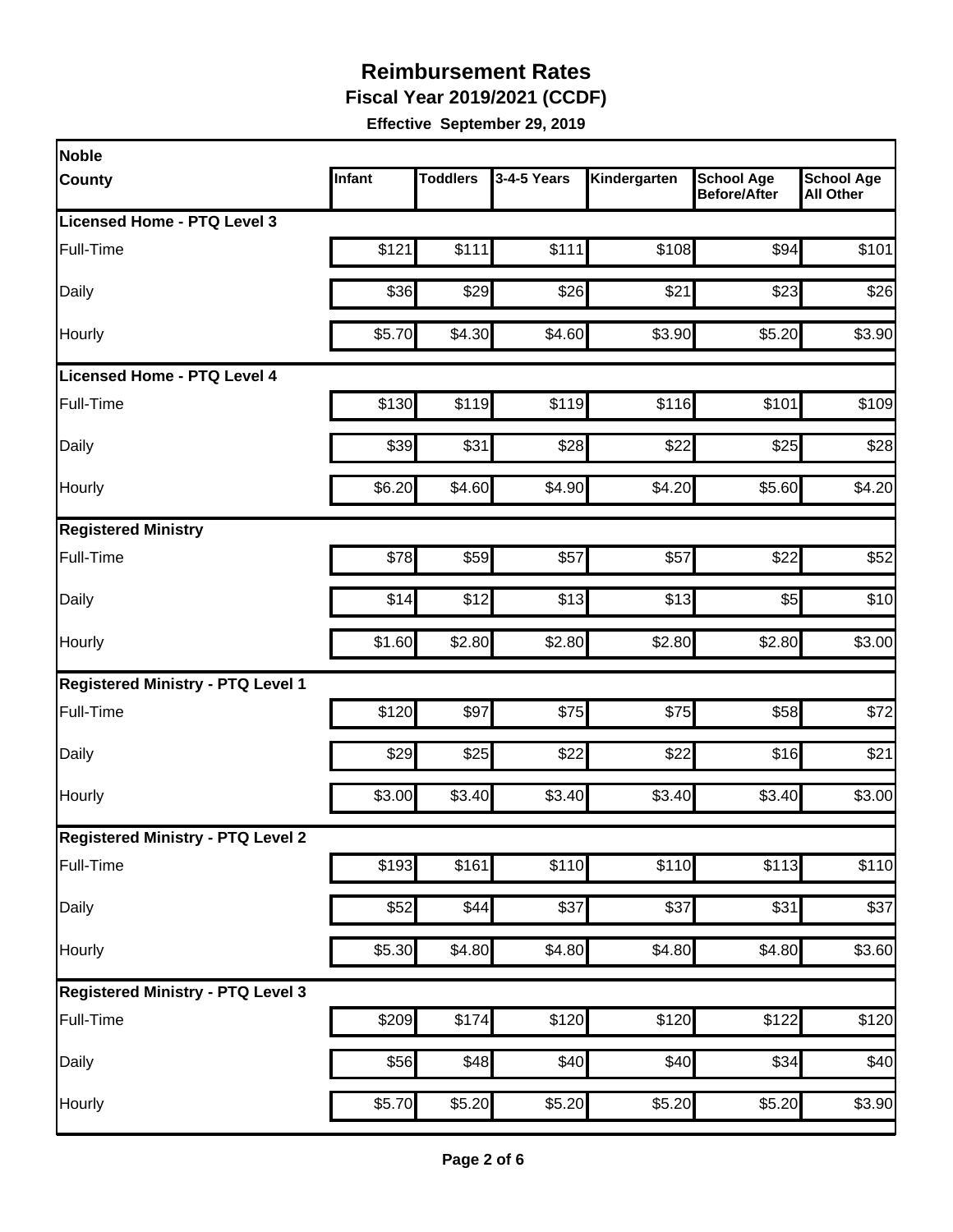**Fiscal Year 2019/2021 (CCDF)**

| <b>Noble</b>                             |               |                 |             |              |                                          |                                       |
|------------------------------------------|---------------|-----------------|-------------|--------------|------------------------------------------|---------------------------------------|
| <b>County</b>                            | <b>Infant</b> | <b>Toddlers</b> | 3-4-5 Years | Kindergarten | <b>School Age</b><br><b>Before/After</b> | <b>School Age</b><br><b>All Other</b> |
| <b>Registered Ministry - PTQ Level 4</b> |               |                 |             |              |                                          |                                       |
| Full-Time                                | \$225         | \$188           | \$129       | \$129        | \$132                                    | \$129                                 |
| Daily                                    | \$60          | \$52            | \$43        | \$43         | \$36                                     | \$43                                  |
| Hourly                                   | \$6.20        | \$5.60          | \$5.60      | \$5.60       | \$5.60                                   | \$4.20                                |
| <b>Exempt Center</b>                     |               |                 |             |              |                                          |                                       |
| Full-Time                                | \$78          | \$59            | \$57        | \$57         | \$22                                     | \$52                                  |
| Daily                                    | \$14          | \$12            | \$13        | \$13         | \$5                                      | \$10                                  |
| Hourly                                   | \$1.60        | \$2.80          | \$2.80      | \$2.80       | \$2.80                                   | \$3.00                                |
| <b>Accredited Exempt Center</b>          |               |                 |             |              |                                          |                                       |
| Full-Time                                | \$132         | \$113           | \$91        | \$79         | \$90                                     | \$91                                  |
| Daily                                    | \$33          | \$28            | \$22        | \$22         | \$22                                     | \$28                                  |
| Hourly                                   | \$4.80        | \$4.40          | \$4.40      | \$4.40       | \$4.40                                   | \$3.30                                |
| <b>Exempt Home</b>                       |               |                 |             |              |                                          |                                       |
| Full-Time                                | \$66          | \$67            | \$67        | \$62         | \$57                                     | \$57                                  |
| Daily                                    | \$14          | \$14            | \$14        | \$14         | \$10                                     | \$13                                  |
| Hourly                                   | \$2.20        | \$2.20          | \$2.20      | \$2.20       | \$2.20                                   | \$2.20                                |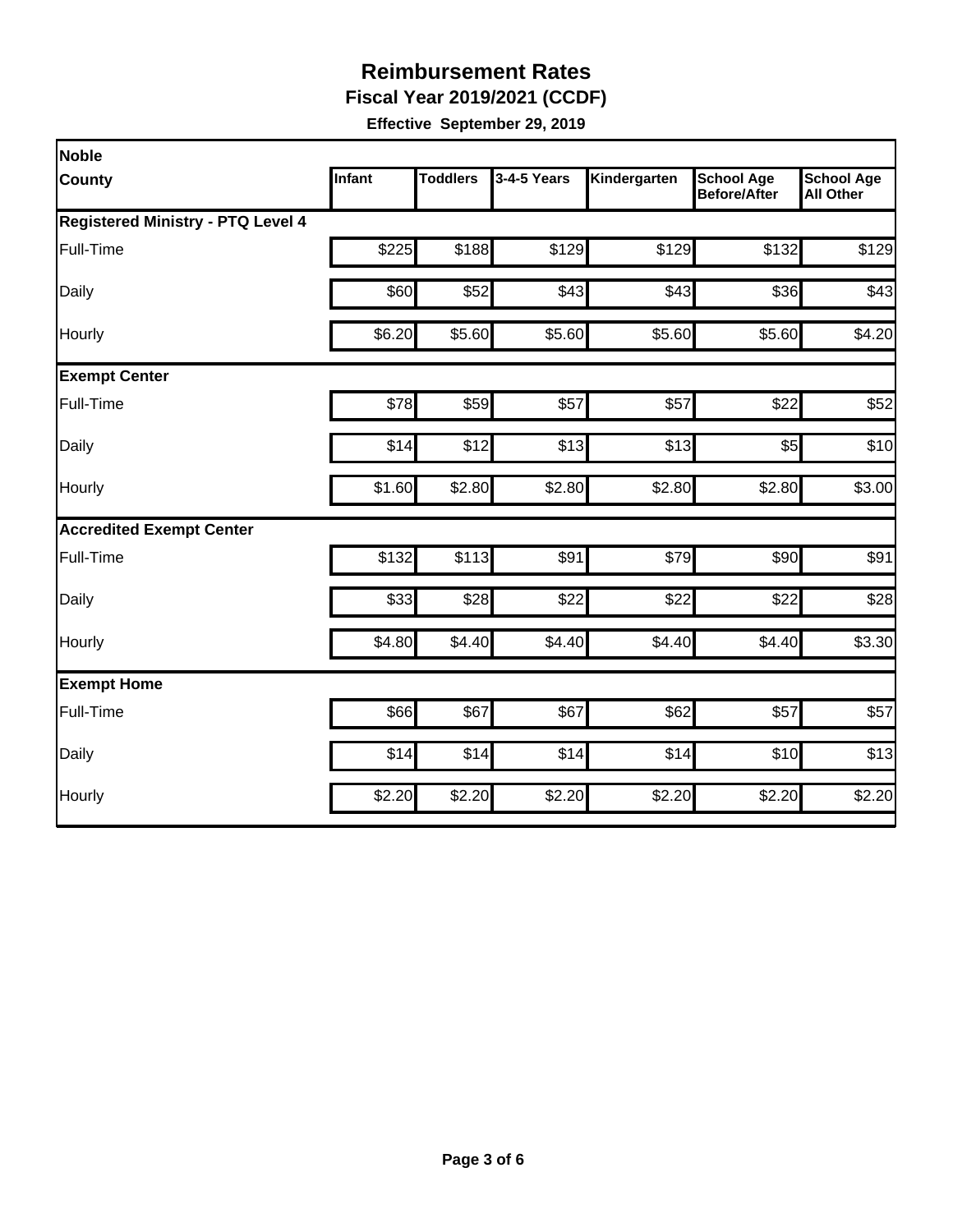#### **School Year 2019/2021 (OMW Pre-K) Reimbursement Rates**

| Noble                         |        |                 |             |              |                                   |                         |
|-------------------------------|--------|-----------------|-------------|--------------|-----------------------------------|-------------------------|
| <b>County</b>                 | Infant | <b>Toddlers</b> | 3-4-5 Years | Kindergarten | School Age<br><b>Before/After</b> | School Age<br>All Other |
| Licensed Center - PTQ Level 3 |        |                 |             |              |                                   |                         |
| Full-Time                     |        |                 | \$132.00    |              |                                   |                         |
| Daily                         |        |                 |             |              |                                   |                         |
| Hourly                        |        |                 |             |              |                                   |                         |
| Licensed Center - PTQ Level 4 |        |                 |             |              |                                   |                         |
| Full-Time                     |        |                 | \$141.90    |              |                                   |                         |
| Daily                         |        |                 |             |              |                                   |                         |
| Hourly                        |        |                 |             |              |                                   |                         |
| Licensed Home - PTQ Level 3   |        |                 |             |              |                                   |                         |
| Full-Time                     |        |                 | \$122.10    |              |                                   |                         |
| Daily                         |        |                 |             |              |                                   |                         |
| Hourly                        |        |                 |             |              |                                   |                         |
| Licensed Home - PTQ Level 4   |        |                 |             |              |                                   |                         |
| Full-Time                     |        |                 | \$130.90    |              |                                   |                         |
| Daily                         |        |                 |             |              |                                   |                         |
| Hourly                        |        |                 |             |              |                                   |                         |
| VCP Ministry - PTQ Level 0    |        |                 |             |              |                                   |                         |
| Full-Time                     |        |                 | \$62.70     |              |                                   |                         |
| Daily                         |        |                 |             |              |                                   |                         |
| Hourly                        |        |                 |             |              |                                   |                         |
| VCP Ministry - PTQ Level 3    |        |                 |             |              |                                   |                         |
| Full-Time                     |        |                 | \$132.00    |              |                                   |                         |
| Daily                         |        |                 |             |              |                                   |                         |
| Hourly                        |        |                 |             |              |                                   |                         |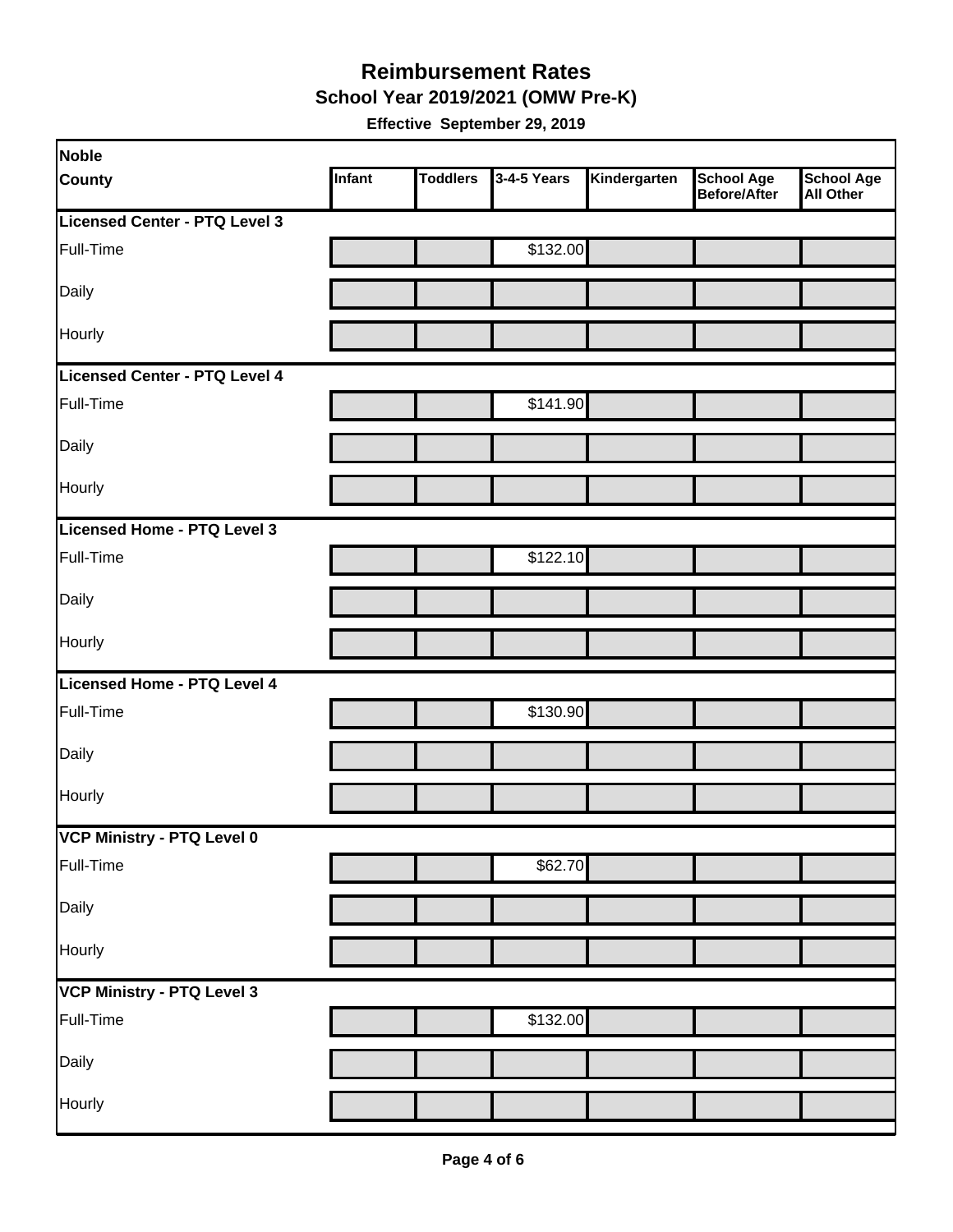**School Year 2019/2021 (OMW Pre-K)**

| Noble                                   |               |                 |             |              |                                          |                                       |
|-----------------------------------------|---------------|-----------------|-------------|--------------|------------------------------------------|---------------------------------------|
| <b>County</b>                           | <b>Infant</b> | <b>Toddlers</b> | 3-4-5 Years | Kindergarten | <b>School Age</b><br><b>Before/After</b> | <b>School Age</b><br><b>All Other</b> |
| <b>VCP Ministry - PTQ Level 4</b>       |               |                 |             |              |                                          |                                       |
| Full-Time                               |               |                 | \$141.90    |              |                                          |                                       |
| Daily                                   |               |                 |             |              |                                          |                                       |
| Hourly                                  |               |                 |             |              |                                          |                                       |
| Private Accredited School - PTQ Level 0 |               |                 |             |              |                                          |                                       |
| Full-Time                               |               |                 | \$101.20    |              |                                          |                                       |
| Daily                                   |               |                 |             |              |                                          |                                       |
| Hourly                                  |               |                 |             |              |                                          |                                       |
| Private Accredited School - PTQ Level 1 |               |                 |             |              |                                          |                                       |
| Full-Time                               |               |                 | \$101.20    |              |                                          |                                       |
| Daily                                   |               |                 |             |              |                                          |                                       |
| <b>Hourly</b>                           |               |                 |             |              |                                          |                                       |
| Private Accredited School - PTQ Level 2 |               |                 |             |              |                                          |                                       |
| Full-Time                               |               |                 | \$121.00    |              |                                          |                                       |
| Daily                                   |               |                 |             |              |                                          |                                       |
| Hourly                                  |               |                 |             |              |                                          |                                       |
| Private Accredited School - PTQ Level 3 |               |                 |             |              |                                          |                                       |
| Full-Time                               |               |                 | \$132.00    |              |                                          |                                       |
| Daily                                   |               |                 |             |              |                                          |                                       |
| Hourly                                  |               |                 |             |              |                                          |                                       |
| Private Accredited School - PTQ Level 4 |               |                 |             |              |                                          |                                       |
| Full-Time                               |               |                 | \$141.90    |              |                                          |                                       |
| Daily                                   |               |                 |             |              |                                          |                                       |
| Hourly                                  |               |                 |             |              |                                          |                                       |